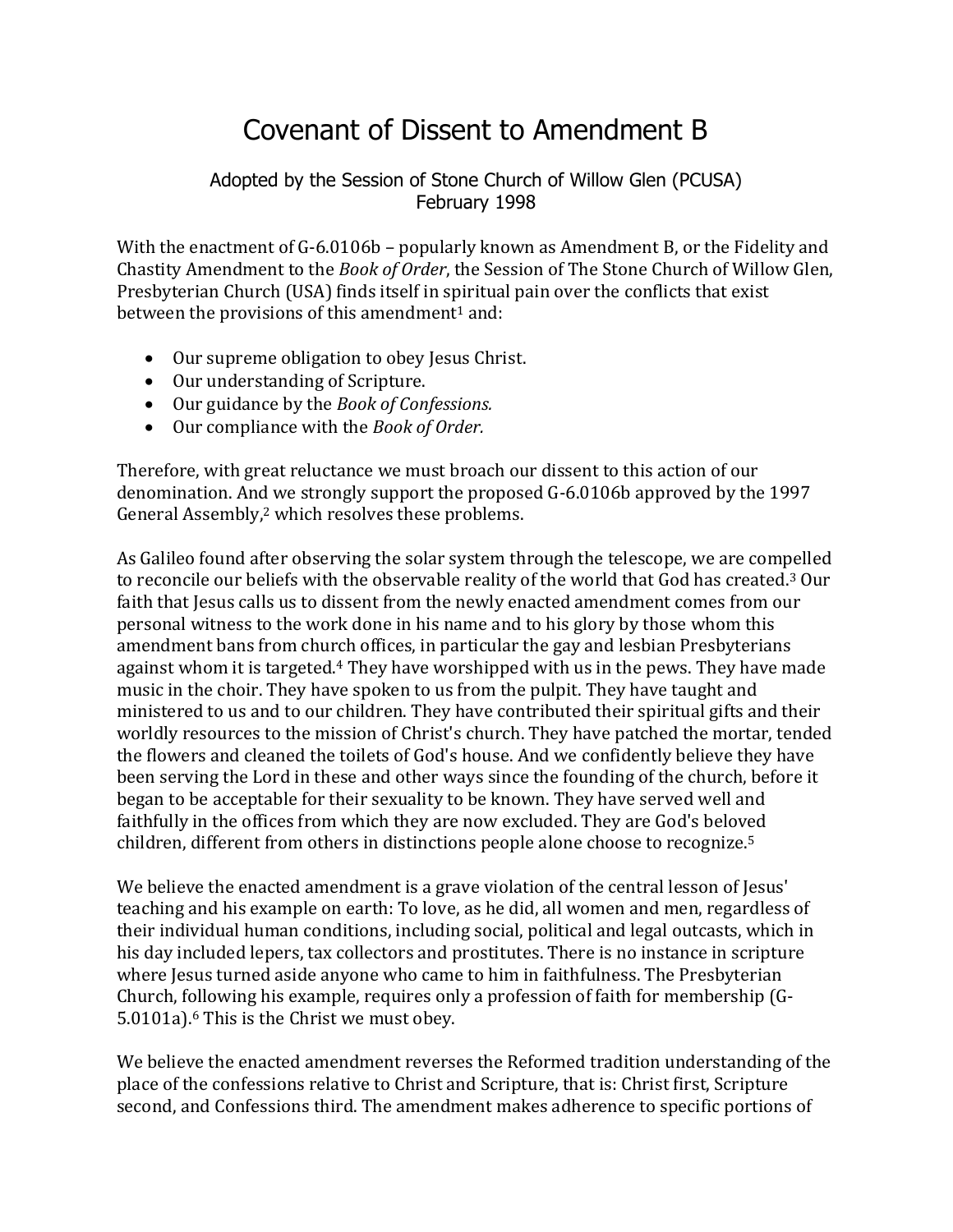the confessions an absolute, over-riding requirement for ordination and installation. This contradicts our promise at ordination to be "in obedience to Jesus Christ, under the authority of Scripture, and be continually guided by our confessions" (G- 14.0207d for deacons and elders and G- 14.0405b4 for ministers<sup>7</sup>). The enacted amendment makes conformity with the confessions a primary requirement for ordination, independent of our understanding of Christ as revealed in Scripture. This contradicts the understanding of the Reformed faith, expressed in the Book of Order that: "… these confessional statements are subordinate standards in the church, subject to the authority of Jesus Christ, the Word of God, as the Scriptures bear witness to him" (G-2.0200). The enacted amendment equates obedience to the confessions with obedience to Christ. This contradicts the understanding of the Reformed faith, expressed in the Book of Order that: "… the Word confessed is always judged by the living Word, Jesus Christ, as attested in Scripture" (W-2.2009).

We believe the enacted amendment contradicts both the Reformed Tradition understanding of the confessions and the authority the confessions accord themselves. The confessions "are not to be made the rule of faith or practice, but to be used as a help in both," according to the Westminster Confession of Faith (C-6.1753). <sup>8</sup> The enacted amendment disqualifies virtually all members from office for failure to live up to numerous confessional standards, many of which are properly disregarded as inapplicable in our place and time. The enacted amendment requires vows of chastity, which are forbidden by the Westminster Confession of Faith (C-6.126)<sup>9</sup> and the Larger Catechism (C-7.249), <sup>10</sup> both of which are contained in the Book of Confessions. The enacted amendment places the confessions on equal footing with obedience to Jesus Christ, even though the confessions yield to him as final authority.<sup>11</sup>

We believe the enacted amendment usurps the democratic foundation of church government embodied in the Book of Order, which has served the church well since its founding,<sup>12</sup> and places us in an untenable position by requiring compliance with contradictory rules. We cannot comply with the enacted amendment without violating the right of members to elect members of their choosing in G-1.0306.<sup>13</sup> We cannot comply with the enacted amendment without violating the requirement that we not deny membership to anyone for any ...." reason not related to profession of faith" in G-5.0103.<sup>14</sup> We cannot comply with the enacted amendment without violating the rights of all members "to vote and hold office" in G-5.0202.<sup>15</sup> We cannot comply with the enacted amendment without violating the principle that church government is representative and the "inalienable" right of God's people to elect their officers in G-6.0107.<sup>16</sup> We cannot comply with the enacted amendment without creating a standard of ordination forbidden in G-6.0102.<sup>17</sup> We cannot comply with the enacted amendment and obey our consciences as required in G-1.0301.<sup>18</sup> We cannot comply with the enacted amendment and fulfill our ordination promise to be "… in obedience only to Jesus Christ" in G-14.0207d and G14.0405b4.<sup>19</sup>

The version of G-6.0106b passed by the General Assembly in 1997 and awaiting ratification by the Presbyteries does not require us to discriminate against our fellow Presbyterians. It does not place our obedience to Christ in conflict with Scripture, the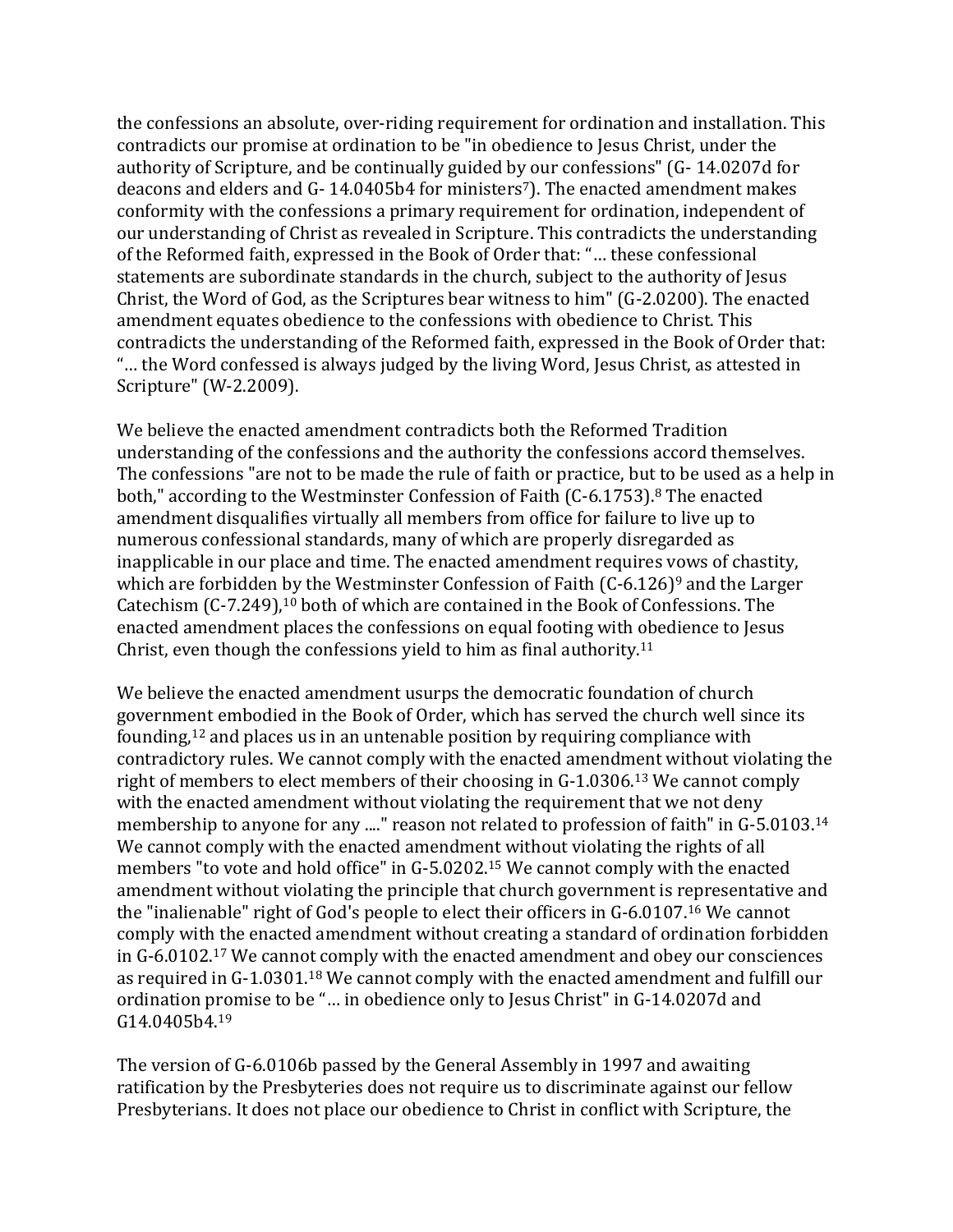Book of Confessions or the Book of Order. And it does not elevate the authority of the confessions to equal obedience to Christ's will.

Therefore we covenant together to:<sup>20</sup>

 $\overline{a}$ 

- Reaffirm our action in 1989 making all members of Stone Church, regardless of race, ethnic background or sexual orientation, eligible for ordination and installation to church offices.
- Instruct the nominating committee to disregard the provisions of the enacted G-6.0106b.
- Practice and encourage tolerance and respect for those members of Stone Church who dissent from our views and actions.<sup>21</sup>
- Work and pray for the ratification of the proposed new G-6.0106b adopted by the 1997 General Assembly and for the reconciliation of the church.
- Remain in the Presbyterian Church (USA).
- Continue full financial support of the Presbyterian Church (USA) and its per capital apportionment.
- Participate in the disciplinary measures that may be brought against us as a result of this covenant.

<sup>2</sup> The 209th General Assembly voted in June to send a new G-6.0106b to the presbyteries for ratification: "Those who are called to office in the church are to lead a life in obedience to Jesus Christ, under the authority of Scripture and instructed by the historic confessional standards of the church. Among these standards is the requirement to demonstrate fidelity and integrity in marriage or singleness, and in all relationships of life. Candidates for ordained office shall acknowledge their own sinfulness, their need for repentance, and their reliance on the grace and mercy of God to fulfill the duties of their office."

<sup>3</sup> Citing the Galileo anecdote is a favorite Protestant jab at the Roman Catholic Church for dogged adherence to dogma. Episcopal Bishop John Shelby Spong used it at Stone Church last fall to argue for understanding and interpreting the Bible beyond a literal context.

<sup>4</sup> Amendment B does not use the terms "homosexual, gay or lesbian." However, the group that wrote the amendment, the 208th General Assembly Committee on Ordination and Human Sexuality, wrote in its preamble to the amendment: "We have concluded that now is the time to allow the church at the grass roots through its presbyteries to study and decide whether it is God's will to ordain self-affirming, practicing homosexual persons to the office of deacon, elder or minister of the Word and Sacrament in the Presbyterian Church (USA)."

<sup>5</sup> Galatians 3:26-28: "For in Christ Jesus you are all children of God through faith. As many of you as were baptized into Christ have clothed yourselves with Christ. There is no longer slave or free, there is no longer male and female; for all of you are one in Christ Jesus." Also, Colossians 3:1 1: "In that renewal there is no longer Greek and Jew, circumcised and uncircumcised, barbarian, Scythian, slave and free; but Christ is all and in all!"

<sup>1</sup> In 1996 the 208th General Assembly voted to submit for presbytery approval the following amendment to G-6.0106 of the *Book of Order*. It added a second paragraph, G-6.0106b, reading as follows: "Those who are called to office in the church are to lead a life in obedience to Scripture and in conformity to the historic confessional standards of the church. Among these standards is the requirement to live either in fidelity within the covenant of marriage of a man and a woman or chastity in singleness. Persons refusing to repent of any self-acknowledged practice which the Confessions call sin shall not be ordained and/or installed as deacons, elders or ministers of the Word and Sacrament." The amendment was approved 97-74 with one abstaining presbytery and took effect at the close of the 209th General Assembly in June.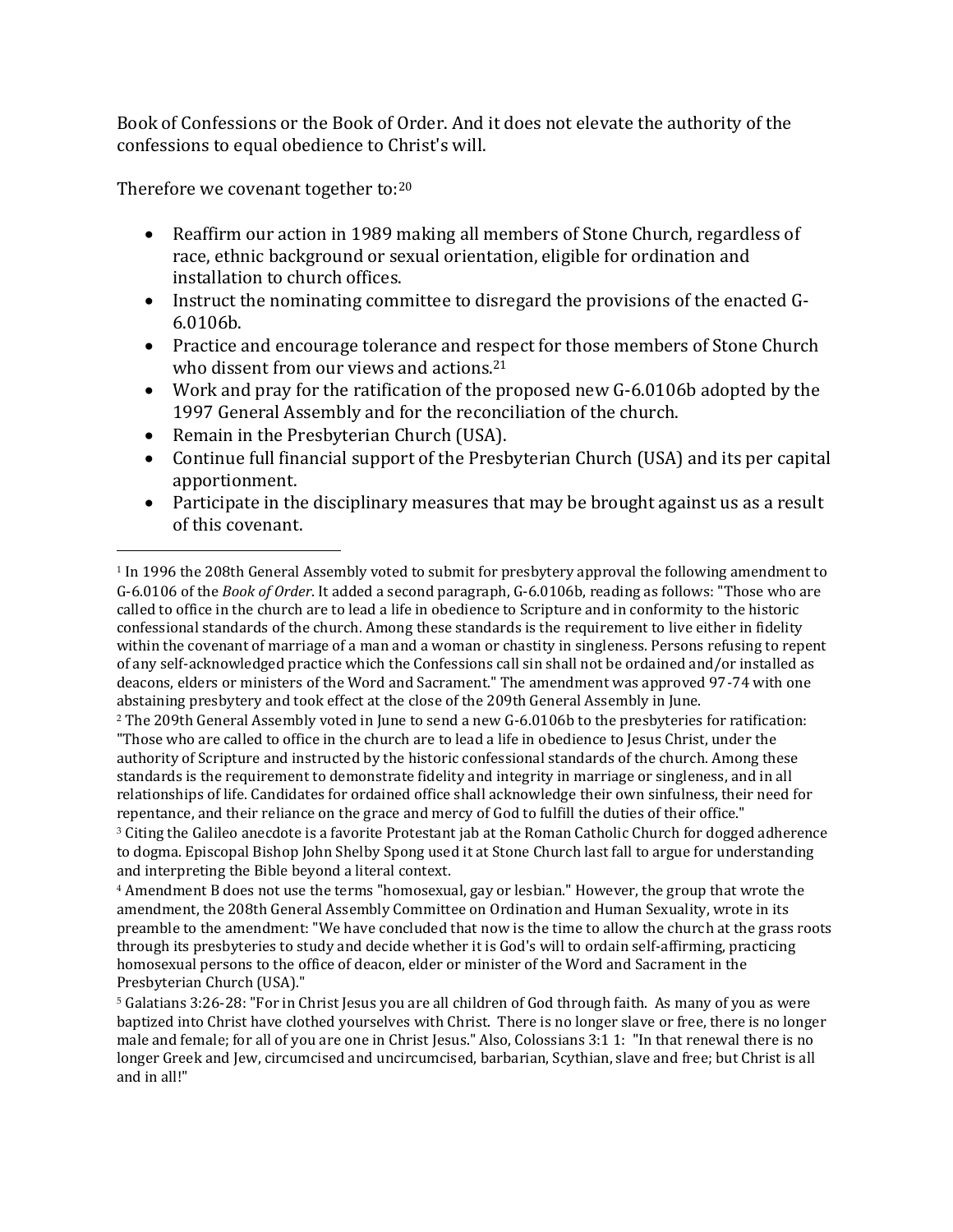<sup>6</sup> G-5.0101a: "The incarnation of God in the life, death, and resurrection of Jesus Christ gives to the church not only its mission but also its understanding of membership. One becomes an active member of the church through faith in Jesus Christ as Savior and acceptance of his Lordship in all of life. Baptism and a public profession of faith in Jesus as Lord are the visible signs of entrance into the active membership of the church."

<sup>7</sup> G-14.0207d: "Will you fulfill your office in obedience to Jesus Christ under the authority of Scripture, and be continually guided by our confessions?" This is an ordination question for deacons and elders. G-14.0405b4: "Will you be a minister of the Word and Sacrament in obedience to Jesus Christ under the authority of Scripture, and continually guided by our confessions?" This is an ordination question for ministers.

<sup>8</sup> C-6.1753: "All synods or councils since the apostles' times, whether general or particular, may err, and many have erred; therefore they are not to be made the rule of faith or practice, but to be used as a help in both."

<sup>9</sup> C-6.126: "No man may vow to do anything forbidden in the Word of God, or what would hinder any duty therein commanded, or which is not in his own power, and for the performance whereof he hath no promise or ability from God. In which respects, monastical vows of perpetual single life, professed poverty, and regular obedience, are so far from being degrees of higher perfection, that they are superstitious and sinful snares, in which no Christian may entangle himself." Amendment B would require chastity for anyone but husband and wife. The dissent position is taken from the fourth paragraph of "What's the Background of the "Fidelity and Chastity Amendment? A Witherspoon Society Background Paper for the 208th General Assembly."

<sup>10</sup> C-7.249: Among the sins forbidden in the Seventh Commandment in the Larger Catechism is: "entangling vows of single life."

<sup>11</sup> C-9.03, the preface to the Confession of 1967: "Confessions and declarations are subordinate standards in the church, subject to the authority of Jesus Christ, the Word of God, as the Scriptures bear witness to him. No one type of confession is exclusively valid, no one statement is irreformable. Obedience to Jesus Christ alone identifies the one universal church and supplies the continuity of its tradition. This obedience is the ground of the church's duty and freedom to reform itself in life and doctrine as new occasions, in God's providence, may demand." This language is repeated in G-2.0200. The Rev. Charles L. Rassieur, a clergy commissioner from the Presbytery of the Twin Cities Area, wrote a commentary on Amendment B following the 208th General Assembly. He noted Matthew 23:10, "for you have one master, the Christ," and Matthew 6:24, "No one can serve two masters."

<sup>12</sup> The position that the qualifications for ordination were adequately addressed in the *Book of Order* prior to Amendment B is contained in a document called "A Few Words." It was addressed to elders and ministers who voted on the amendment at the presbytery level and was signed by 32 retired synod and presbytery executives of the PCUSA.

 $13$  G-1.0306: "... that though the character, qualifications, and authority of Church officers are laid down in the Holy Scriptures, as well as the proper method of their investiture and institution, yet the election of the persons to the exercise of this authority, in any particular society, is in that society."

<sup>14</sup> G-5.0103: "No persons shall be denied membership for cause of race, ethnic origin, worldly condition, or any other reason not related to profession of faith."

<sup>15</sup> G-5.0202: "An active member is entitled to all the rights and privileges of the church, including the right to participate in the Sacrament of the Lord's Supper, to present children for baptism, to take part in meetings of the congregation, and to vote and hold office."

<sup>16</sup> G-6.0107: "The government of this church is representative, and the right of God's people to elect their officers is inalienable."

<sup>17</sup> G-6.0102: "These ordained officers differ from other members in function only."

 $18$  G- 1.0301: "God alone is Lord of the conscience, and hath left it free from the doctrines and commandments of men which are in anything contrary to his Word, or beside it, in matters of faith and worship." This provision in the *Book of Order* is quoted from the Westminster Confession of Faith (C-6.109), a component of the Book of Confessions.

<sup>19</sup> See endnote 7.

 $\overline{a}$